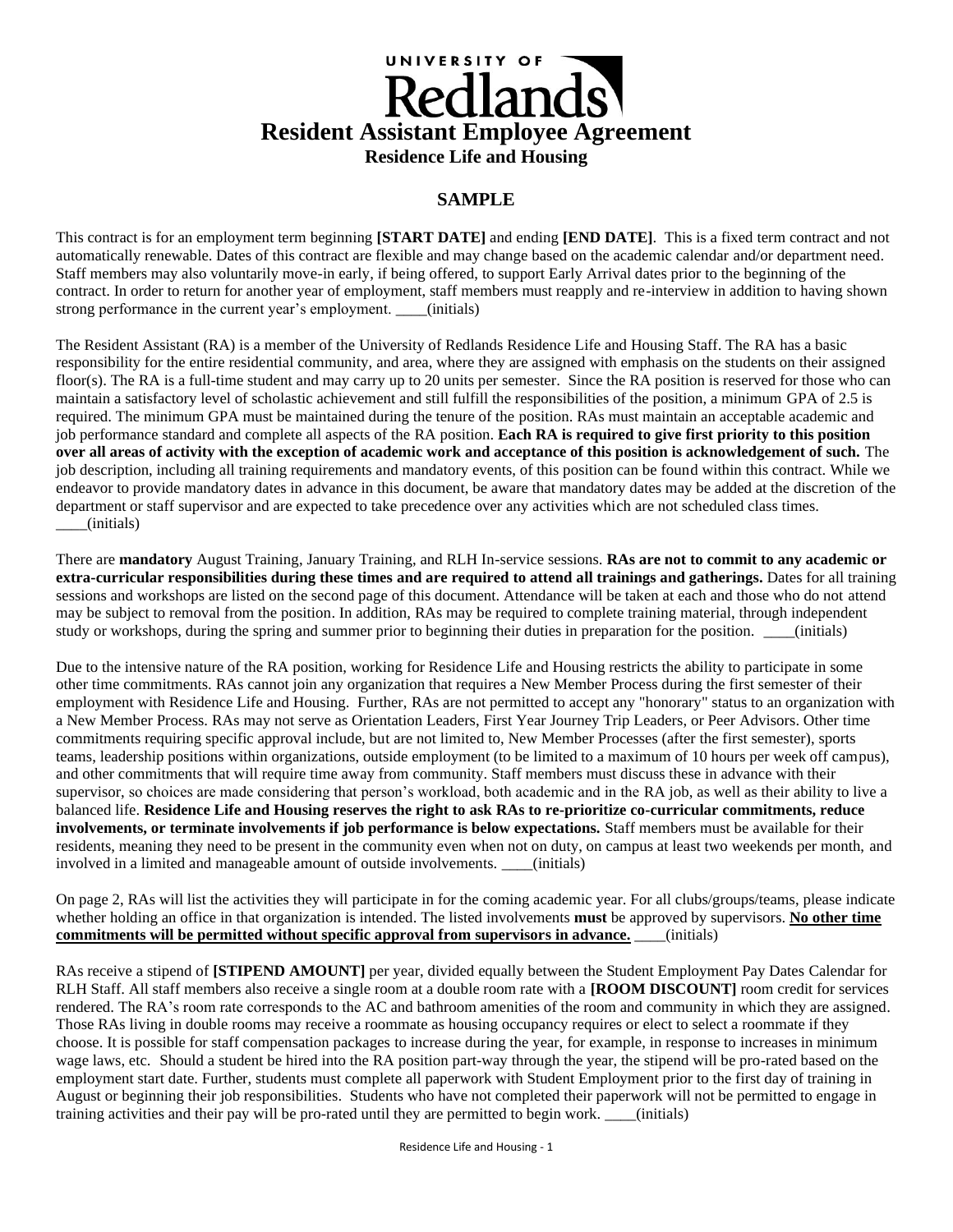Staff changes may occur at any time throughout the academic year and staff may be reassigned to new halls or floors. **Some RAs may choose to participate in a study abroad semester in the spring or May Term travel course, therefore terminating their contracts early.** To do this, staff members must speak with their supervisors and submit a written resignation letter to the Director of Residence Life and Housing. Those not working in May Term will not receive their final two pay checks. Staff members in communities that close for May Term may resign, per above, or continue to work. Those who choose to continue will be reassigned to a different community open for May Term. \_\_\_\_(initials)

RAs will participate in a duty rotation with their staff team by building or complex. Duty is nightly from 7PM-7AM and they will carry a cell phone during their duty shift. Duty must be provided during the following university breaks: Fall Study Days, Spring Break, and May Term Recess. **Staff will have to coordinate time off as a group before booking any travel. It is recommended that the dates in this contract be shared with friends and family upon signing to plan accordingly.** \_\_\_\_(initials)

RAs agree to abide by the Code of Community Standards. Should a RA violate the Code of Community Standards, employment decisions related to these violations are considered independent of the Community Standards Process and may commence and reach resolution prior to, concurrently, or after the culmination of their process with the Office of Community Standards and Wellbeing. Failure to follow these functions and responsibilities will result in disciplinary action, which may include termination. RAs will be aware of their impact as a role model for students wherever they go and understand that influence in this role is not limited to the residential environment or to time executing position responsibilities. RAs are representatives of the entire university at all times. RAs behavior will reflect this understanding at all times. (initials)

This agreement is a conditional contract, assuming the RA completes the required work to become a RA, maintains the required GPA, and does not violate the Code of Community Standards. In the event a RA violates any of these terms, the RA may be terminated prior to the official start date on this contract or any time following. This agreement shall include as part of the acceptance of the position all functions and responsibilities included in the job description, employment policies, and training education. \_\_\_\_(initials)

| TBD        | RAs and LRAs arrive on campus                                                         |  |  |  |
|------------|---------------------------------------------------------------------------------------|--|--|--|
| <b>TBD</b> | <b>August Training and Move-ins</b>                                                   |  |  |  |
| <b>TBD</b> | September RLH In-Service 3:30-5PM                                                     |  |  |  |
| <b>TBD</b> | October RLH In-Service 3:30-5PM                                                       |  |  |  |
| <b>TBD</b> | November RLH In-Service 3:30-5PM                                                      |  |  |  |
| <b>TBD</b> | December RLH In-Service 3:30-5PM                                                      |  |  |  |
| <b>TBD</b> | Halls close for Winter Break (RAs dismissed by supervisor)                            |  |  |  |
| <b>TBD</b> | RLH staff return by 8AM (RA staff may return on the $12th$ with notice to supervisor) |  |  |  |
| <b>TBD</b> | January Training and Move-ins                                                         |  |  |  |
| <b>TBD</b> | February RLH In-Service 3:30-5PM                                                      |  |  |  |
| <b>TBD</b> | March RLH In-Service 3:30-5PM                                                         |  |  |  |
| <b>TBD</b> | April RLH In-Service 3:30-5PM                                                         |  |  |  |
| <b>TBD</b> | Halls close for those not staying for May at 2PM (RAs dismissed by supervisor)        |  |  |  |
| <b>TBD</b> | May Term Break (Staff on duty each night)                                             |  |  |  |
| <b>TBD</b> | May Move-in                                                                           |  |  |  |
| <b>TBD</b> | Halls close for summer (RAs dismissed by supervisor)                                  |  |  |  |

#### **Mandatory Dates for Employment Term All dates are tentative**

**Other Mandatory Dates**: In addition to duty nights, programs, community meetings, training, and closing times, RAs will be required to participate in additional events periodically, including Orientation Events, Discover Redlands, SRAP, and Admitted Students' Day(s). When dates are assigned for these events, as well as for all dates listed in the chart above, RAs should immediately block these dates on their calendar or discuss any conflicts with supervisors. \_\_\_\_(initials)

The content of this agreement as well as the Employment Policies and Employment Hearing Model documents attached, are subject to change at any time before or during the term of the agreement with notice to the undersigned based on ever-changing needs of the entities to whom the department of Residence Life and Housing is responsible. Should the contract change in any way, a new document will be issued to the affected staff member to sign or decline. Should a staff member choose to decline the new contract and resign the position, the Department and those employed therein will hold no ill-will towards that person and will be held to the zeroretaliation standard of the University. \_\_\_\_(initials)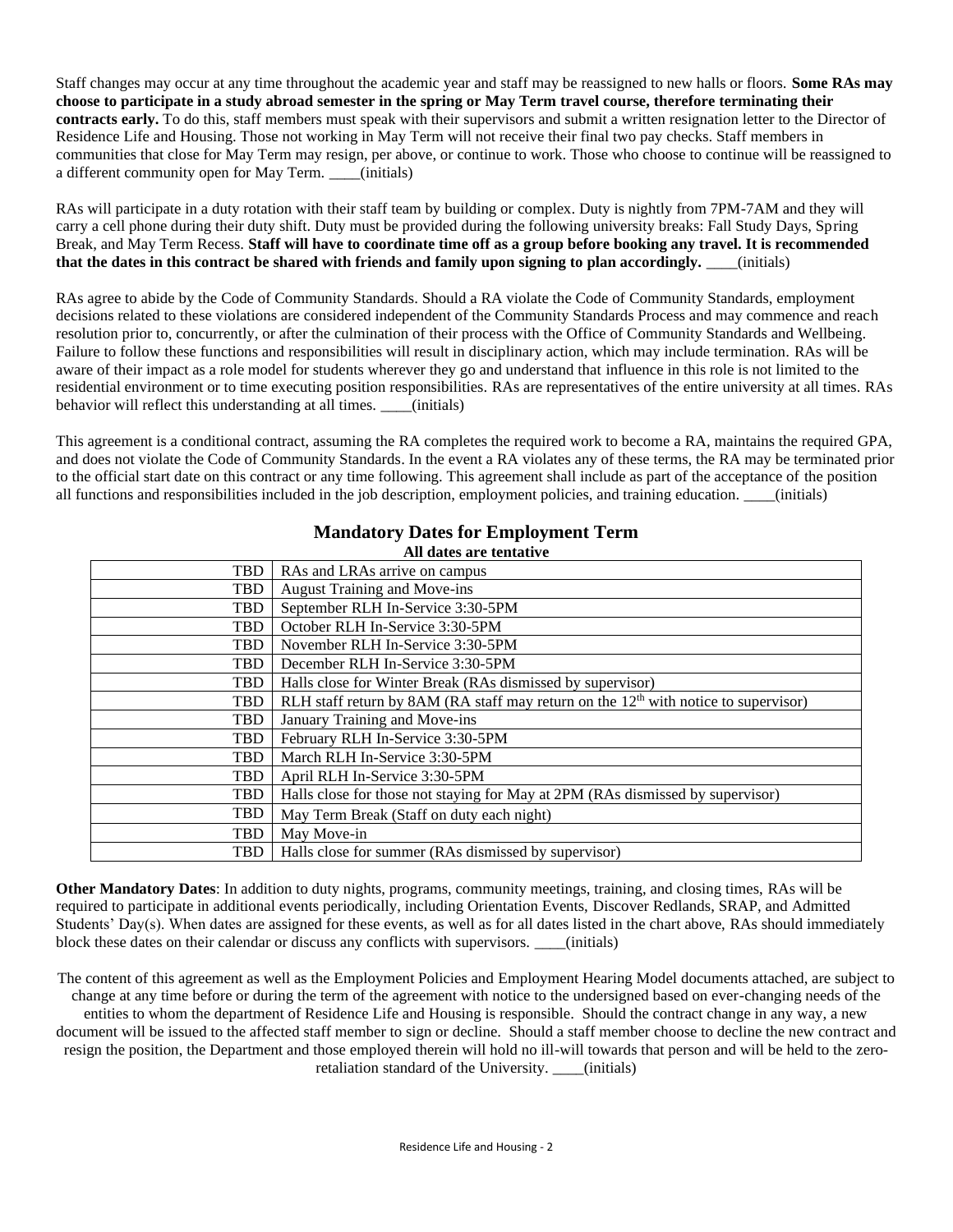

# **Residence Life and Housing**

(Return this page to Residence Life and Housing)

As requested on page one, please fill in your organizational and other time commitments below:

| <b>Commitment</b> | <b>Position</b> | Time per<br>Week | <b>Conflict with contract dates?</b><br>y/n explain if yes |
|-------------------|-----------------|------------------|------------------------------------------------------------|
|                   |                 |                  |                                                            |
|                   |                 |                  |                                                            |
|                   |                 |                  |                                                            |
|                   |                 |                  |                                                            |
|                   |                 |                  |                                                            |

I, \_\_\_\_\_\_\_\_\_\_\_\_\_\_\_\_\_\_\_\_\_\_\_\_\_\_\_\_\_\_\_\_\_\_, have read and understand the contract, job description, and employment policies as written below. I understand this means I will be held accountable to the policies within this agreement. By signing this agreement, I also declare that I will be present for all mandatory dates as listed on page 2 of this agreement. Should I be unable to attend these dates, I am aware my appointment will be terminated or offer rescinded.

I accept the appointment as Resident Assistant and, as evidence of a complete contract, I am returning this signed agreement.

• I am an athlete and have reviewed the RA Agreement, including all dates and time commitments, with my coach and both are in understanding that I must attend all scheduled events.

\_\_\_\_\_\_\_\_\_\_\_\_\_\_\_\_\_\_\_\_\_\_\_\_\_\_\_\_\_\_\_\_\_\_\_\_\_\_\_\_\_\_\_\_\_\_\_\_\_\_\_\_\_\_\_\_\_\_\_\_\_\_\_\_\_\_\_\_\_\_\_\_\_\_\_\_\_\_\_\_\_\_\_\_\_\_\_\_\_\_\_\_\_\_\_\_\_\_\_\_

Coach Name Coach Signature Date

Resident Assistant Name Resident Assistant Signature Date Date

\_\_\_\_\_\_\_\_\_\_\_\_\_\_\_\_\_\_\_\_\_\_\_\_\_\_\_\_\_\_\_\_\_\_\_\_\_\_\_\_\_\_\_\_\_\_\_\_\_\_\_\_\_\_\_\_\_\_\_\_\_\_\_\_\_\_\_\_\_\_\_\_\_\_\_\_\_\_\_\_\_\_\_\_\_\_\_\_\_\_\_\_\_\_\_\_\_\_\_\_\_\_\_\_\_\_\_\_

RLH Professional Name **RLH Professional Signature** Date

\_\_\_\_\_\_\_\_\_\_\_\_\_\_\_\_\_\_\_\_\_\_\_\_\_\_\_\_\_\_\_\_\_\_\_\_\_\_\_\_\_\_\_\_\_\_\_\_\_\_\_\_\_\_\_\_\_\_\_\_\_\_\_\_\_\_\_\_\_\_\_\_\_\_\_\_\_\_\_\_\_\_\_\_\_\_\_\_\_\_\_\_\_\_\_\_\_\_\_\_\_\_\_\_\_\_\_\_

Mark here if you'd like a printed copy.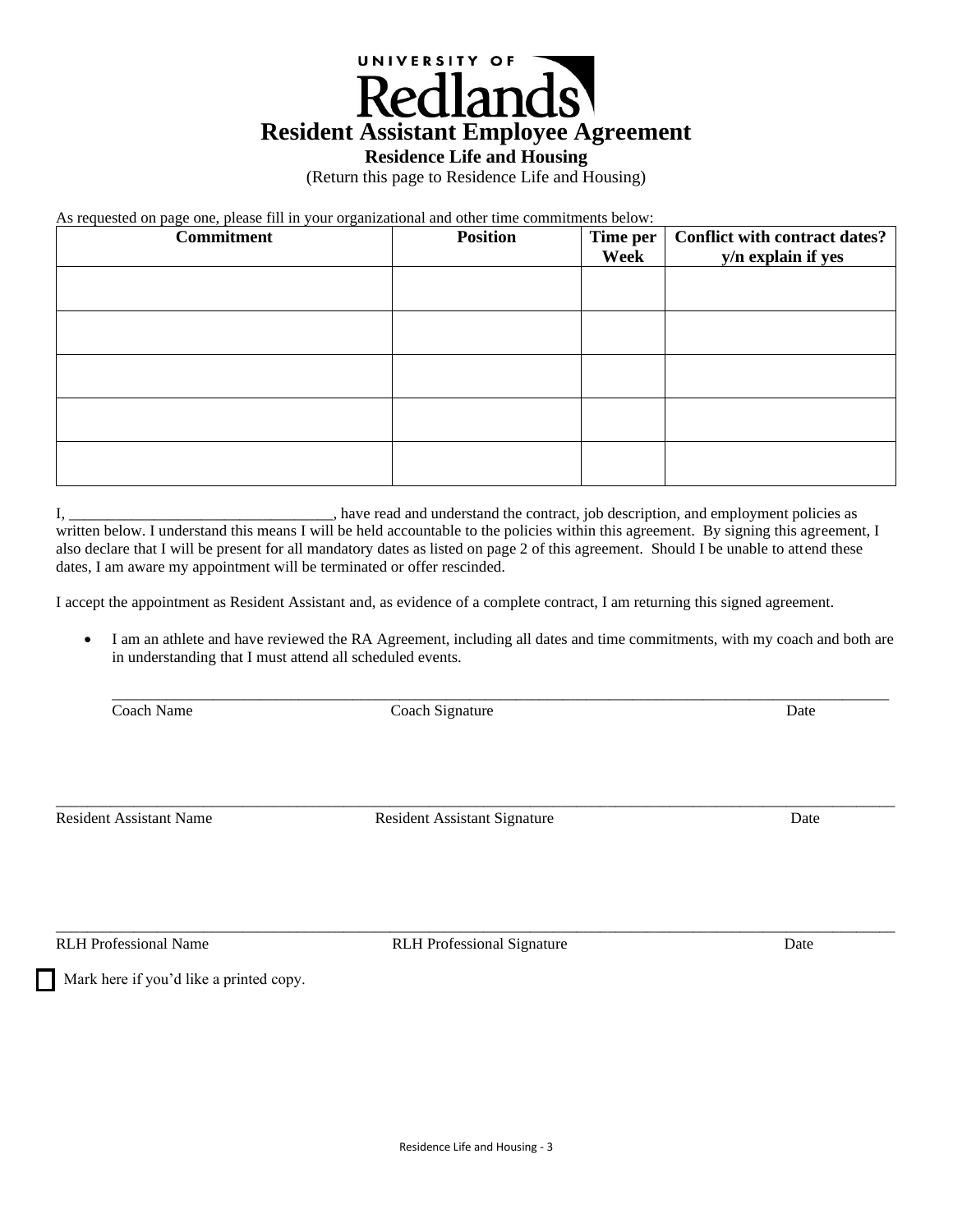# UNIVERSITY OF Redlands **Resident Assistant Job Description Residence Life and Housing**

#### **Staff Functions:**

- 1. Attend and participate in all residence hall staff training sessions, in-services, socials, and other mandatory events. Absences for any reason must be approved by the professional staff supervisor at least one week in advance and are reserved for academic commitments.
- 2. Attend all regular residence hall staff and 1:1 meetings as set by the building supervisor.
- 3. Be responsible for the opening and closing of the residence hall during all vacation periods by checking all rooms assigned by the supervisor, completing all assigned tasks in common areas, and not leaving until the residence hall is empty and permission is given by the supervisor.
- 4. Regularly ensure that the residence halls are locked 24 hours a day.
- 5. Regularly report to the building supervisor about general problems and concerns influencing students and the hall living environment (personal concerns as well as maintenance) and document noted concerns.
- 6. Initiate and maintain contact between students and other staff members.
- 7. Assist with staff evaluations.
- 8. Inform residents of hall and University regulations, policies, and safety procedures.
- 9. Enforce all University regulations and policies. Create a communication record when a violation occurs.
- 10. Be supportive of and personally abide by all University regulations and policies.
- 11. Document all incidences of potential policy violation or student concerns immediately (or by 8am following notice).
- 12. Be cognizant of the rights and responsibilities of all members of the University community. Respect those rights, advocate for others, and treat all community members with respect, fairness, and professionalism.
- 13. Be available. RAs must remain on-campus two full weekends each month at minimum.
- 14. Participate in a duty rotation with the rest of your hall staff. This involves:
	- a. Being on campus and available via duty cell phone from 7-9pm.
		- b. Being in the residence hall and available to residents between 9pm and 7am.
		- c. RAs will conduct a minimum of two rounds during the weekday (Sunday-Thursday) and three rounds during the weekend (Friday-Saturday) of community to ensure the health and safety of students, as well as build community and relationships.
	- d. Fall Break, Spring Break, and May term Break are a part of the regular duty rotation.

\_\_\_\_(initials)

#### **Management Functions:**

- 1. Submit maintenance requests, written reports, and communication records as needed or requested.
- 2. Be responsible for resident check-in and check-out procedure throughout the school year.
- 3. Facilitate the Roommate Agreement process for all residents, including collecting one per room.
- 4. Investigate and report public area and room damage.
- 5. Be able to show students how to complete forms and applications in the MyRedlands Housing Portal.
- 6. Identify non-residents who make unauthorized use of hall facilities, ask them to leave or report them to Public Safety.
- 7. Maintain residence hall security and implement appropriate action when necessary.
- 8. Inform residents of hall and University regulations, policies, and safety procedures.
- 9. Complete Duty Logs after each night of duty. These are due by 8am the next morning.

10. Ensure any additional COVID-19 policies are enforced (i.e. face-coverings, physical distancing, etc.)

# \_\_\_\_(initials)

### **Community Building:**

- 1. Create door decorations with each resident's name prior to the start of the Fall/Spring semester. Provide extras in case a change is necessary.
- 2. Assist residents in getting acquainted. (Our goal is for all residents to know the names and something about each of their community members.)
- 3. Collaborate with students to assess and practice their skills in communication and interpersonal relationships.
- 4. Organize activities to meet the interests and needs of the hall residents.
- 5. Plan and implement a meeting for your community in accordance with your supervisor's direction.
- 6. Attend all-hall meetings and functions.
- 7. Develop a safe and comfortable atmosphere for living and learning.
- 8. Complete the Community Report based on your observations each week and submit to supervisor before your one-on-one.
- 9. Set clear, high expectations for the hall community.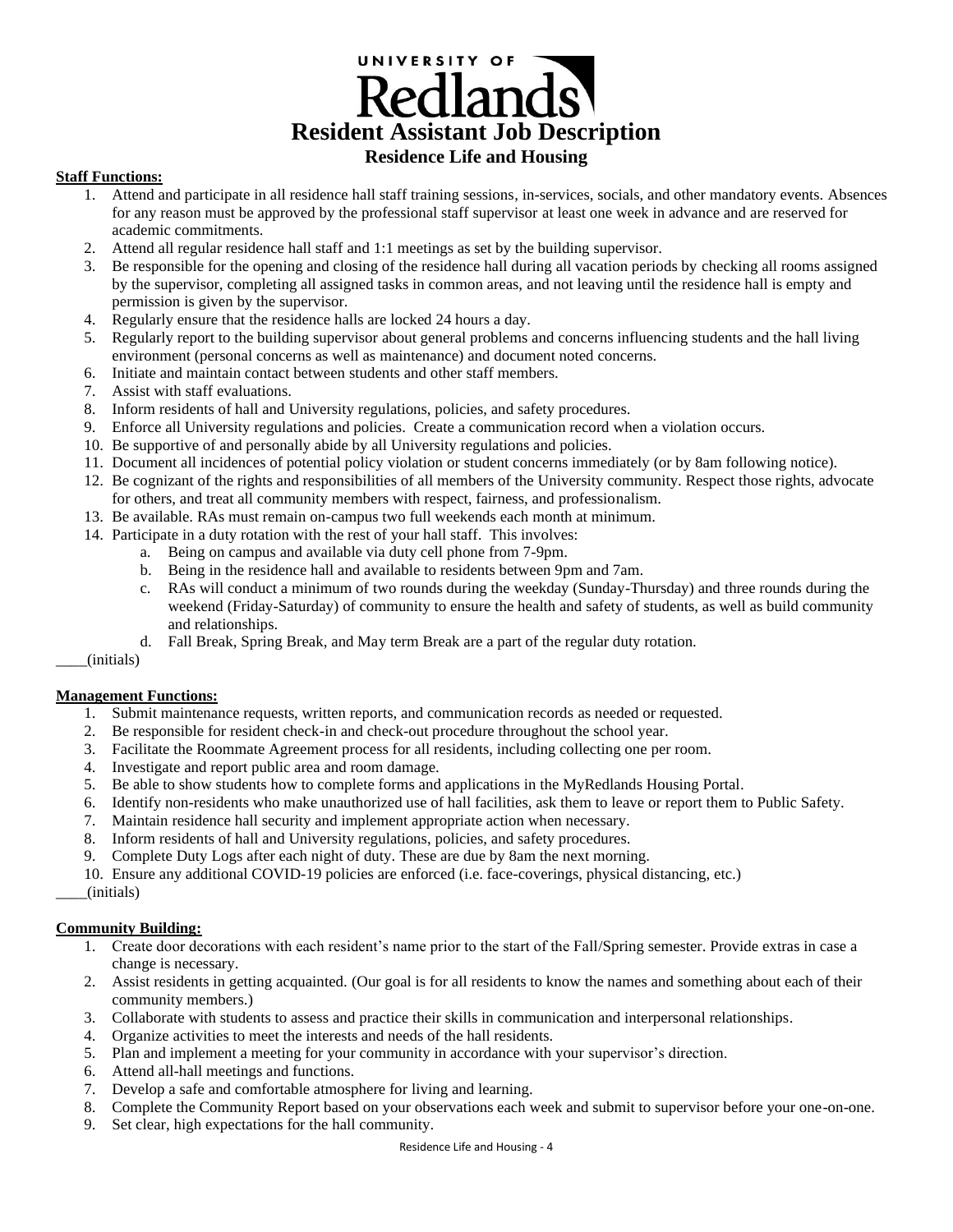- 10. Create and maintain educational bulletin boards for the community based on resident needs. Bulletin Boards created by RAs are changed semesterly. Each staff member will complete 2 boards per semester.
	- a. One bulletin board is provided by the department, but RAs must put up the background, border, and the provided information. RAs must make sure this board is maintained.
	- b. The content for the second bulletin board is the responsibility of the RA.
	- c. Note apartment staff members fulfil this requirement through quarterly apartment checks and common room RCRs.

#### \_\_\_\_(initials)

#### **Programming:**

- 1. Assess student interests and needs and plan programs accordingly.
- 2. Complete at least 2 programs/semester.
- 3. Have at least one intentional interaction per week.
- 4. Advertise programs in advance, using creative and aesthetically pleasing methods, as well as word of mouth and technology.
- 5. Incorporate some form of community-building or educational programming into each community meeting per month.
- 6. Work with staff to present one all-staff event per semester.
- \_\_\_\_(initials)

# **Collaboration/Referral Functions:**

- 1. Be familiar with University offices offering academic and non-academic services.
- 2. Serve as a resource for information regarding the various academic departments and their faculty members.
- 3. Be a resource/referral agent for campus services that aid students' intellectual and personal development (Office of Career and Professional Development, Counseling Center, Student Employment, Academic Success, Disability Services, Facilities, Health Center, Community Service Learning, Harvest Table, SIS, Student Financial Services, Public Safety, library, etc.)
- 4. Encourage and facilitate relationship-building between residents and faculty/admin across the University.
- 5. Fully understand and know how to access all policies and procedures, calendars, catalogs, and resources.
- 6. Communicate information about the hall and all University services regularly.
- 7. Utilize the Professional Staff members as a direct referral source.
- 8. Follow up with residents after referrals to identify needed support or if they accessed the resource provided.
- \_\_\_\_(initials)

### **Professional Expectations:**

- 1. Role model good citizenship to residents by following University policies, maintaining a positive attitude, and treating people with respect and sincerity.
- 2. Be consistent in support and enforcement and treat students impartially, avoiding favoritism with residents or staff members.
- 3. Respond to text messages, voicemails, and emails within 24 hours.
- 4. If you will be away from your community for an extended period (ex: camping during all of fall break), request the time away from your supervisor. If approved, set up an out-of-office response in your email while you are gone.
	- a. RAs are to remain on campus at least two weekends per month.
- 5. Keep student information private. Share with supervisors only. Even fellow staff members should be on a need-to-know basis to protect the personal information and experiences of every student.
- 6. Be responsible with RLH issued tools, including the duty phone and master keys. Keys and phone must always be in the safe unless in use.
	- a. Should these items become lost or broken, the staff member must inform their supervisor immediately.
	- b. Sanitize these items after every use.
- 7. Work collaboratively with staff and be an active contributor to the success of your team.
- 8. Develop respect and healthy communication with both your staff and your community.
- 9. Be aware of the power dynamic which exists between you and other students because of this position.
	- a. Disclose intent to engage in romantic/sexual relationships with other staff members or residents to your supervisor to be able to discuss ways to navigate potential community impacts (i.e. claims of favoritism).
- 10. Give RLH and your supervisors the benefit of the doubt. Should you disagree with a policy or know of a student who is upset, help them find the correct resources and do not add to their ire.
- 11. Do not transport students in your vehicle for emergency purposes or any RLH programs.

12. Arrive on time and prepared for all required meetings, including bringing a writing utensil to every training. \_\_\_\_(initials)

NOTE: This position may involve climbing stairs and limited labor such as lifting boxes and the like.

\_\_\_\_(initials)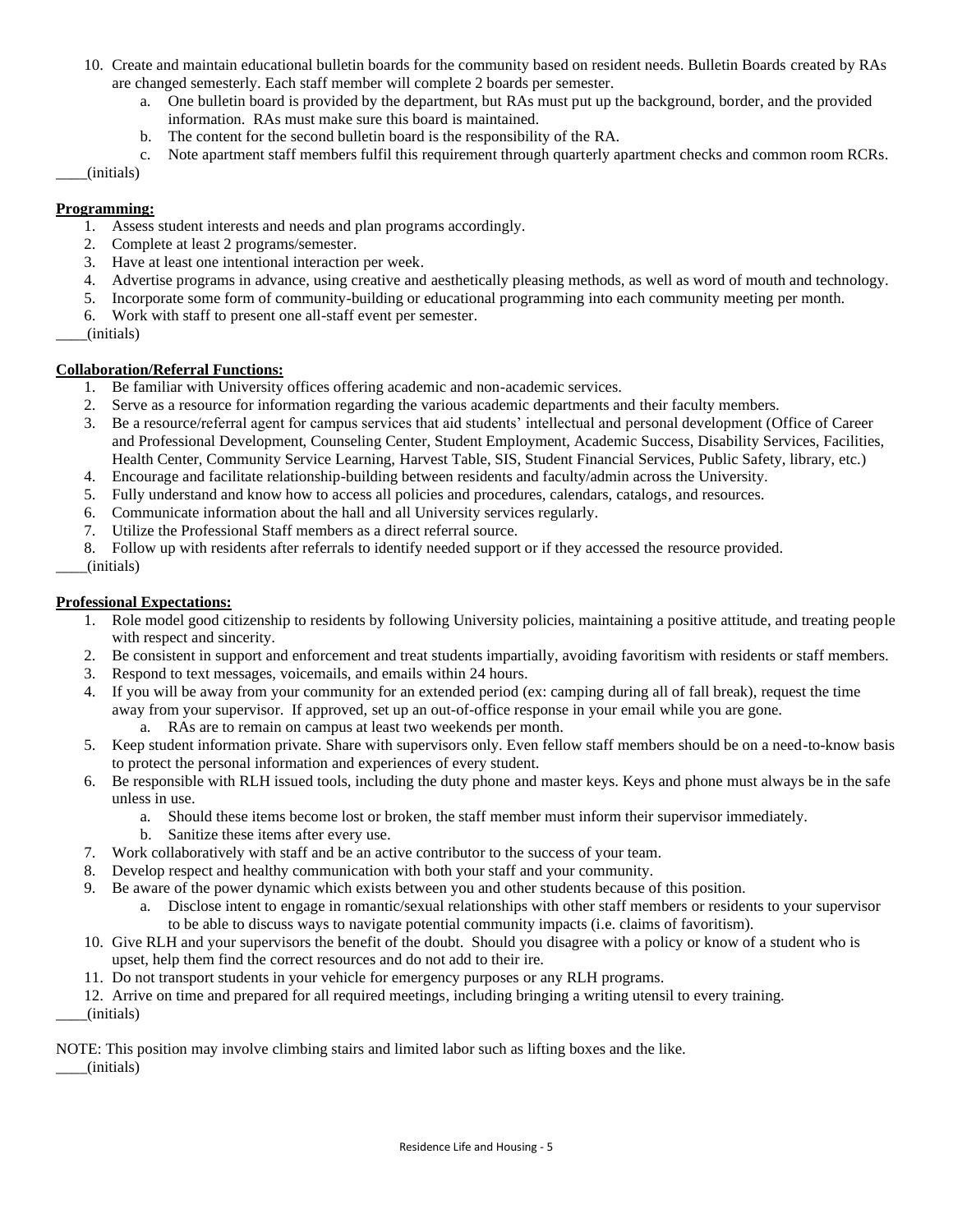

#### **Employment Issues:**

Residence Life and Housing positions are at-will contract positions and as such, may be terminated at any time without cause or notice by either party. Residence Life and Housing has the option to provide employment hearings with developmental sanctions but is not required to do so. Should the department choose to utilize this method, instead of immediate termination, they will meet individually with the staff member involved and give them any sanctions or outcomes in a quick and clear manner.

It is essential that staff members be committed and conscientious paraprofessionals who embody and fulfill their job expectations. There will be little tolerance of staff members who do less than what is expected of them. In addition to violations of policy and law, termination may result if job responsibilities or ethical standards are not met.

Newly hired staff members may be terminated prior to their official contract start date if they do not meet requirements for GPA or if they violate any University policies or the law.

Staff members who are not fulfilling their job expectations will be terminated without a probationary period. Generally, replacement staff members will be selected from applicants reserved as alternates in the Resident Assistant selection process from the year prior until the new selection process and then from that pool. \_\_\_\_(initials)

#### **Paraprofessional Staff Employment Hearing Model**:

When a paraprofessional staff member (Leader/Resident Assistant) does not meet expectations or displays inappropriate behavior, the following procedures may be followed to address such experience. It is important to remember that the Employment Hearing Process is separate from the Community Standards Process and they may occur prior to, after, or concurrently to one another. The Employment Hearing Model is designed to support Resident Assistants with understanding the status of their job performance when they have not satisfactorily met their expectations in singular or multiple instances.

#### **A. Documentation:**

- Parties involved document the incident and turn in to staff member's supervisor
- Supervisor, or designee, present allegations to staff member as soon as possible
- Provide time to gather information (if paraprofessional staff member wishes)
- Suspend paraprofessional staff member of duties pending hearing outcome, if deemed necessary
- Take paraprofessionals staff member's keys, if deemed necessary
- Set up initial employment hearing in a timely manner, usually within 5 business days of notification where possible

#### **B. Employment Hearing:**

- Held by the staff member's supervisor
- Presentation of the information
- Present all documentation
- Paraprofessional staff members present information
- Paraprofessional staff member closes with summation
- Supervisor closes with information about what process looks like from here
- Supervisor and supervisor's supervisor make a collaborative decision in writing for probation, suspension, termination, or other. The decision must be approved by the Director of Residence Life and Housing or designee.
- Decision must be given to the employment file, paraprofessional staff member, their supervisor, and Director of Residence Life and Housing
- Hold conference with paraprofessional staff member to report decision, deliver letter and follow-up

#### **C. Employment Status:**

• **Verbal Warning:** A verbal warning is the first level in documenting performance issues. It is given to the staff member verbally by their supervisor and a notation is made in the staff member's) file detailing the situation and expectations as a result of the warning. Being given a verbal warning means that a Resident Assistant has not satisfactorily met their job expectations in minor instances. After a verbal warning is issued, an email will be given to an RA by their supervisor detailing what was discussed as a reminder to support in the improvement of performance.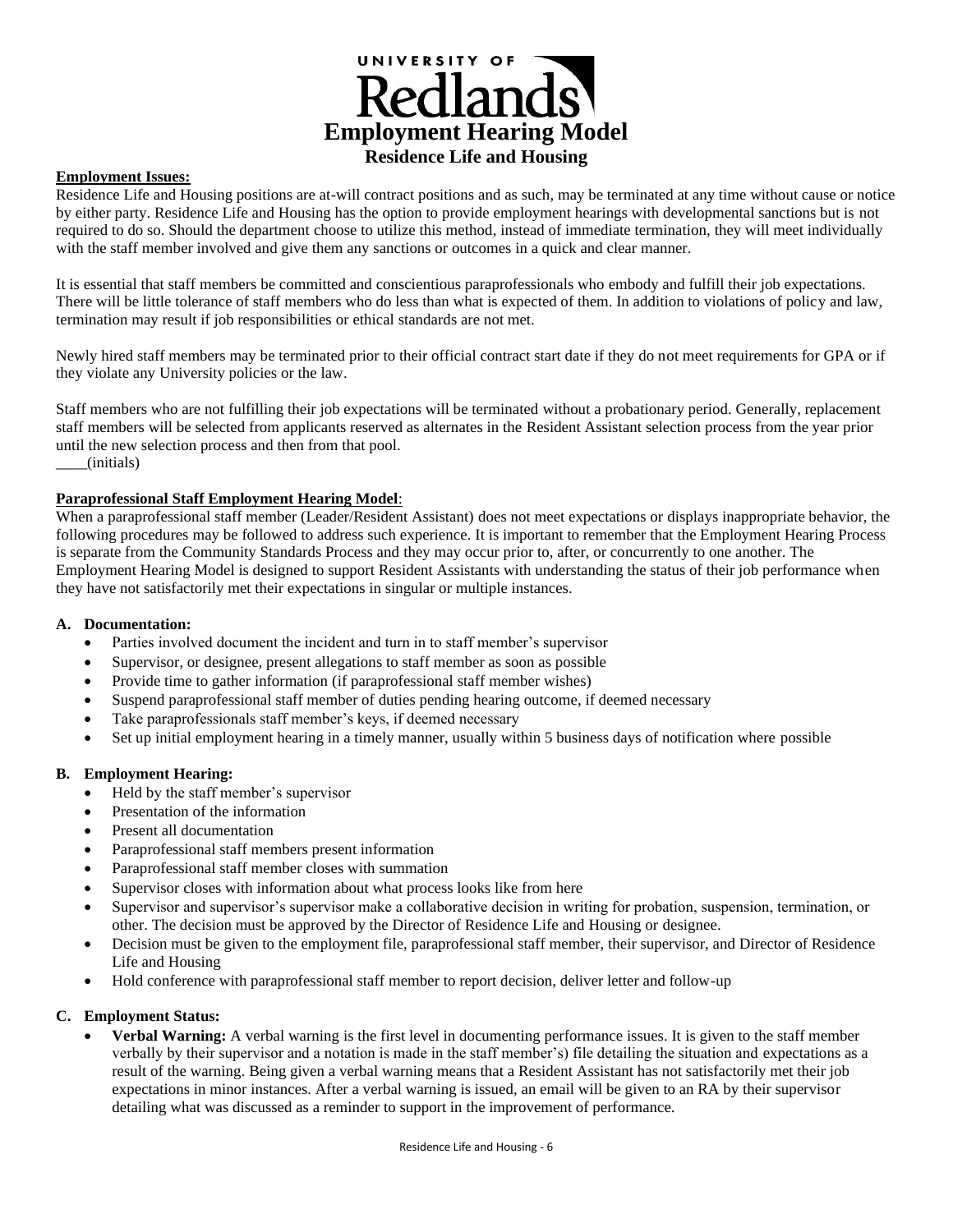- **Written Warning:** A written warning is the second level in documenting performance issues. It is given to the staff member by their supervisor verbally and in a formal letter detailing the situation(s) and expectations as a result of the warning. Being given a written warning means that a Resident Assistant has not satisfactorily met their job expectations. The letter is presented verbally during a supervisor one on one with an emailed copy provided after to support in the improvement of performance.
- **Probation:** Probation is the third level in documenting performance issues. It is given to the staff member by their supervisor verbally and in a formal letter detailing the situation(s) and expectation as a result of the probation. Being placed on probation means that a Resident Assistant has consistently or egregiously not satisfactorily met their job expectations. The supervisor will provide a written summary detailing the situation, terms, conditions, and duration of the probation.
- **Termination:** Termination is the final level in documenting performance issues. Termination means that a Resident Assistant has displayed behavior that constitutes a major violation of the responsibilities of the position, violates local/state/federal laws, and/or endangers the safety of a student(s) and/or a community. When a staff member is terminated, they are first communicated with verbally during a supervisor one on one with an emailed copy of the letter, detailing the reasons for the dismissal, provided after. The staff member is then relocated and/or removed from on-campus housing depending on the circumstances for dissolving the employment.
- **D. Sanctions:** The following are possible sanctions that may be assigned upon completion of the employment hearing. They are not mutually exclusive, and a staff member may receive one or more of these designated sanctions:
	- **Educational Assignments:** An educational assignment is a written reflection, project, or other activitythat may be assigned toa Resident Assistant as a means of providing additional staff professional/personal development. Educational Assignments may be paired with other sanctions such as a Verbal or Written Warning and/or Probation
	- **Restitution:** Restitution, in cases of damages, lost keys, or other financial policy violations, may result in a Resident Assistant's student account being billed for the amount of restitution. Restitution may be paired with other sanctions such as a Verbal or Written Warning and/or Probation
	- **Suspension:** Suspension refers to when some or all of the staff member's responsibilities are terminated (including situations where the staff member may be removed from the living area) for a specific period of time, usually pending a formal Residence Life and Housing investigation or conduct review. Suspension may be paired with other sanctions such as a Verbal or Written Warning and/or Probation. A specific determination on the staff member's status must be made in situations when a formal student conduct charges are being adjudicated.

# **E. Follow-Up:**

- If warning or probation:
	- o Present letter
- If suspended:
	- o Determine length of suspension and level of compensation (if any)
	- o Turn in all keys and supplies until suspension is over
	- o Set-up a floor meeting with supervisor present
- If terminated:
	- o Provide up to 1 week for staff member to check out
	- o Turn in keys and supplies immediately
	- o Discuss methods of informing staff and residents, which the supervisor or supervisor's supervisor will reserve approval for
	- o THD access will be turned off
- **F. Appeal Process:** An appeal is only available when the original decision has resulted in suspension or termination of the paraprofessional staff member. While the decision is in the appeal process the staff member may be placed on interim suspension until the appeal outcome has been determined. An email with the appeal must be sent within 48 business hours of the receipt of the Employment Hearing decision letter. The Associate Dean for Student Affairs, or designee, will review the appeal letter and meet with the staff member, the supervisors, or any other witnesses or individuals who may be able to provide information regarding the incident in question. The Associate Dean for Student Affairs, or designee, will provide the decision in writing to either uphold the original decision or modify the employment hearing sanction.
	- Appeals can only be filed when one or more of the following grounds are present:
		- i) New information is available, that wasn't available at the time of the original employment hearing that would reasonably change the original outcome.
		- ii) The sanction of suspension or termination was excessive for the behavior that was alleged to have been committed by the staff member.
		- iii) Proper Employment Hearing procedures were not followed.

\_\_\_\_(initials)